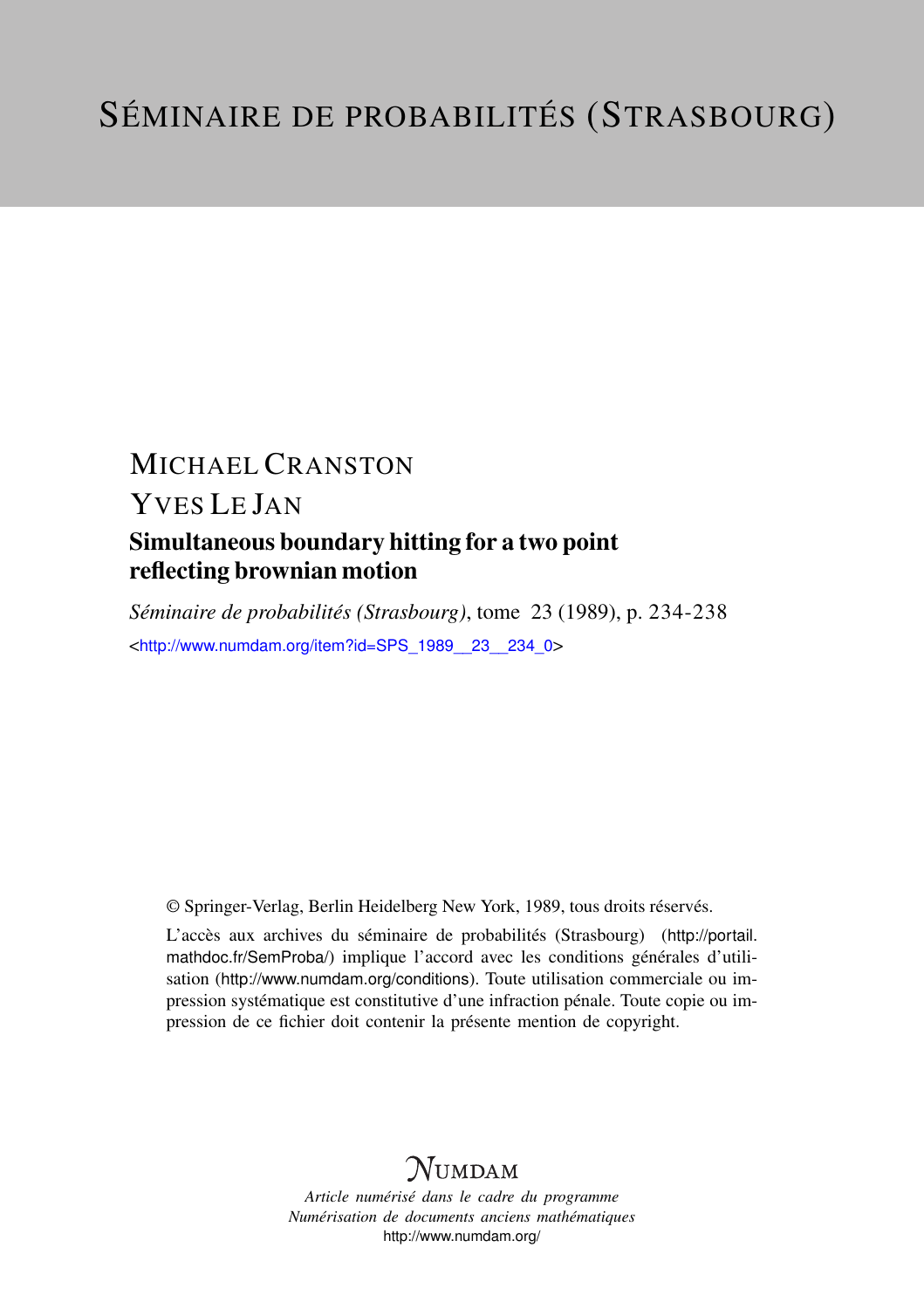## SIMULTANEOUS BOUNDARY HITTING FOR A TWO POINT REFLECTING BROWNIAN MOTION

<u>M. Cranston</u>  $(*)$  and Y. Le Jan  $(**)$ (\*) University of Rochester, Laboratoire de Probabilités - Paris

For  $B_t$  a two-dimensional Brownian motion let  $X_t^1$  and  $X_t^2$  be two strong solutions of the Skorohod equation on the unit disc  $D = \{Z, |Z| \leq 1\}$ ,  $dX_t = dB_t - X_t d\varphi_t$ , where  $\varphi_t$  is an increasing process which grows only when  $X_t$  is on  $\{Z; |Z| = 1\}$ . Their starting points  $X_0^{\ell} = x^{\ell}$ ,  $\ell = 1, 2$ , are assumed to be unequal. In these equations  $\varphi_t^{\ell}$  is an increasing process which grows only when  $x_+^{\ell}$ . The associated local times are denoted by  $\varphi_+^{\ell}$ . The authors (1988) have previously shown that the distance  $z_t = \|X_t^1 - X_t^2\|$  /<sub>2</sub> is non decreasing, tends to zero exponentially fast and is non zero for finite times t. The first two facts were established in the Ph. D. thesis of Weerasinghe (1987).

In this note,we show the following

Theorem : The points  $X_t^1$  and  $X_t^2$  visit  $\partial D$  simultaneously, almost-surely.

In fact, there is a three dimensional diffusion process  $\xi_+$  and a one dimensional non polar set C for  $\xi$  such that  $~ \xi \in C ~$  exactly when both  $~ X_t^1$ and  $X_t^2$  are on  $\partial D$ . Thus local time of  $\xi$  on C gives the "local time" of  $(X^{1}_{+}, X^{2}_{+})$  on  $\partial D \times \partial D$ . The process  $\xi$  involves a change of coordinates which exploits the rotation invariance of D. Namely, set  $m_t = (x_t^1 + x_t^2)/2$ and  $i_t = \frac{x_t^2 - x_t^2}{2z_t}$ ,  $j_t = i_t^1$ ,  $x_t = \langle m_t, j_t \rangle$ ,  $y_t = \langle m_t, i_t \rangle$ .

The following equations were derived in our previous paper (1)

(1) 
$$
dx_t = dW_t^1 + \left(\frac{x_t|y_t|}{2z_t} - \frac{x_t}{2}\right) d\varphi_t
$$

(2) 
$$
dy_t = dW_t^2 - \frac{y_t}{2} d\varphi_t - \left(\frac{x_t^2}{2z_t} + \frac{z_t}{2}\right) (d\varphi_t^2 - d\varphi_t^1)
$$

(3) 
$$
dz_t = -\frac{1}{2}(z_t + |y_t|)d\varphi_t
$$
  
where  $(W_t^1, W_t^2)$  is two-dimensional Brownian motion and  $\varphi_t = \varphi_t^1 + \varphi_t^2$ .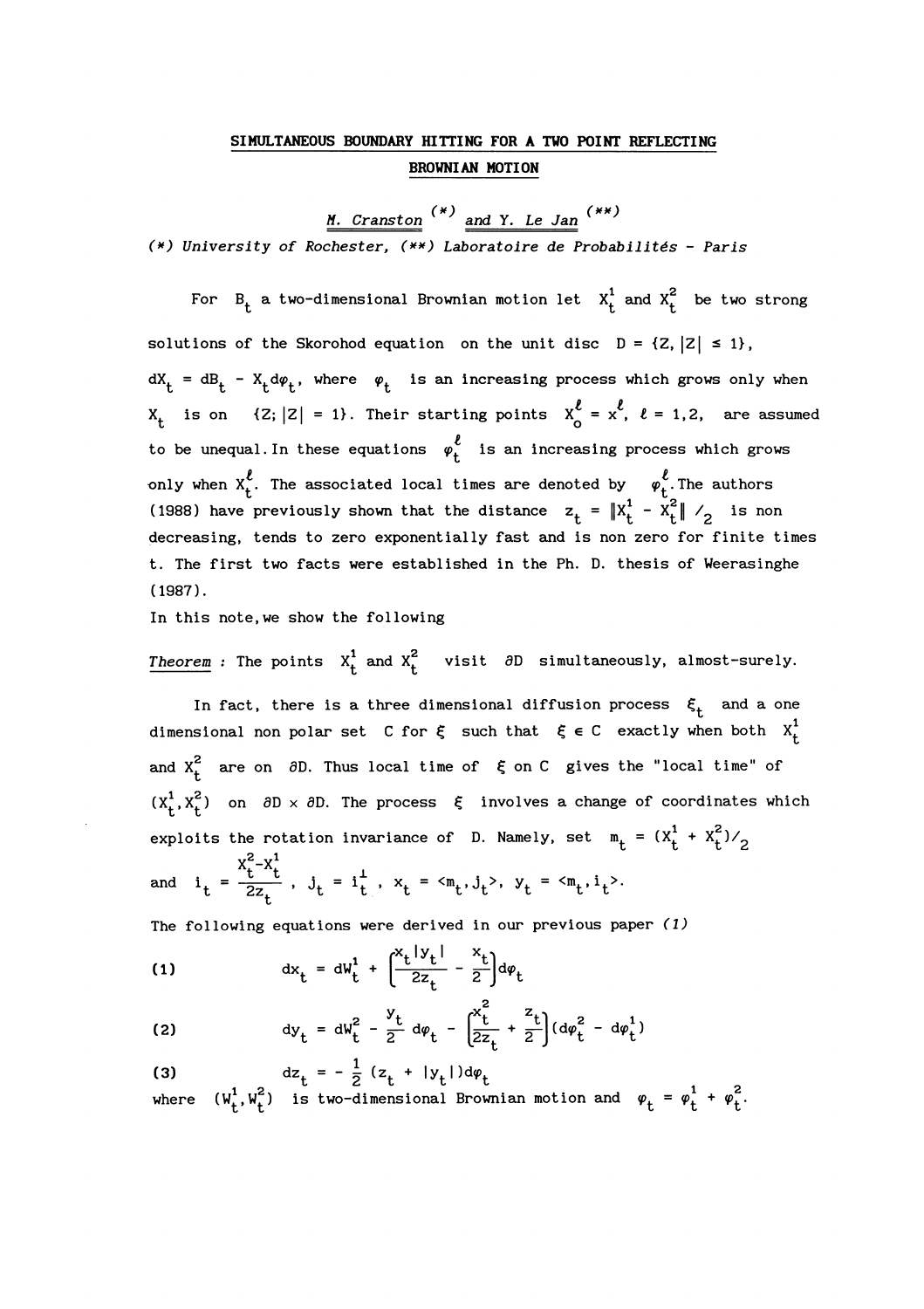From (3) it follows that  $z_t = e^{-\frac{1}{2} \varphi_t} \left[ z_o - \int_0^t |y_s| e^{-\frac{1}{2} \varphi_s} d\varphi_s \right]$  and now 0<br> $\int_{0}^{\infty}$   $\frac{1}{2}$   $\varphi$  $\inf\{t>0: Z_t^0=0\} = T = \infty$  a.s. implies  $z_0 \geq \int_0^t |y_s|e^{z^0} d\varphi_s$  and thus

(4) 
$$
\int_{0}^{\infty} |y_{S}|^{\alpha} d\varphi_{S} < \infty, \text{ for all } \alpha \geq 1.
$$

Notice that from (1), (2) and (3) it follows that  $\xi_t = (x_t, y_t, z_t)$  is a diffusion process on  $C = \{(x,y,z) : z \ge 0, x^2 + (|y| + z)^2 \le 1\}$ . Also both  $X_t^1$  and  $X_t^2 \in \partial D$  when and only when  $|y_t| = 0$  and  $\xi_t \in \partial \mathcal{E}$ , i.e.  $x_t^2 + z_t^2 = 1$ . Thus showing  $x_t^1$  and  $x_t^2$  visit  $\partial D$  simultaneously is equivalent to showing  $\xi_{+}$  hits the crease  $C = \{(x,y,z) \in \partial \mathcal{C}, y = 0\}$ .

Proof : It has been inspired by a paper of Varadhan and Williams where the idea is to select the correct harmonic function and argue from looking at It6's expansion.

For this it is convenient to introduce two dimensional polar coordinates in each region  $\mathcal{E}(z) = \{(x,y,z) : x^2 + (|y| + z)^2 \le 1\}$ , z being fixed, centered

at 
$$
(\sqrt{1-z^2}, 0, z)
$$
. Namely, set  
\n
$$
\eta_t = |x_t| + 1 - \sqrt{1-z_t^2},
$$
\n
$$
r_t \cos \theta_t = 1 - \eta_t,
$$
\n
$$
r_t \sin \theta_t = y_t.
$$

Now define  $S = \inf\{t > 0 : r_t = 0\}$  and for  $t < S$  set

$$
u_t = u(x_t, y_t, z_t) = r_t^{\frac{1}{2}} \cos \frac{1}{2} \theta_t.
$$

The reason for the choice of  $\frac{1}{2}$  will become apparent in the course of the proof. Observe that when  $r_t = 0$ ,  $\xi_t$  hits the crease C with positive x values. The situation however is symmetric. With this in mind we proceed with i the Itô expansion for  $u_t$  which is expedited if one notices that  $u_t = \text{Re } w_t^2$ ,<br>where  $w_t = (1 - \eta_t) + iy_t$ , is a harmonic function of  $(\eta_t, y_t)$ , thus

where 
$$
w_t = (1 - \eta_t) + iy_t
$$
, is a harmonic function of  $(\eta_t, y_t)$ . thus

$$
\text{(5)} \quad \text{du}_{\text{t}} = \text{Re}\left[\text{du}_{\text{t}}^{\frac{1}{2}}\right]
$$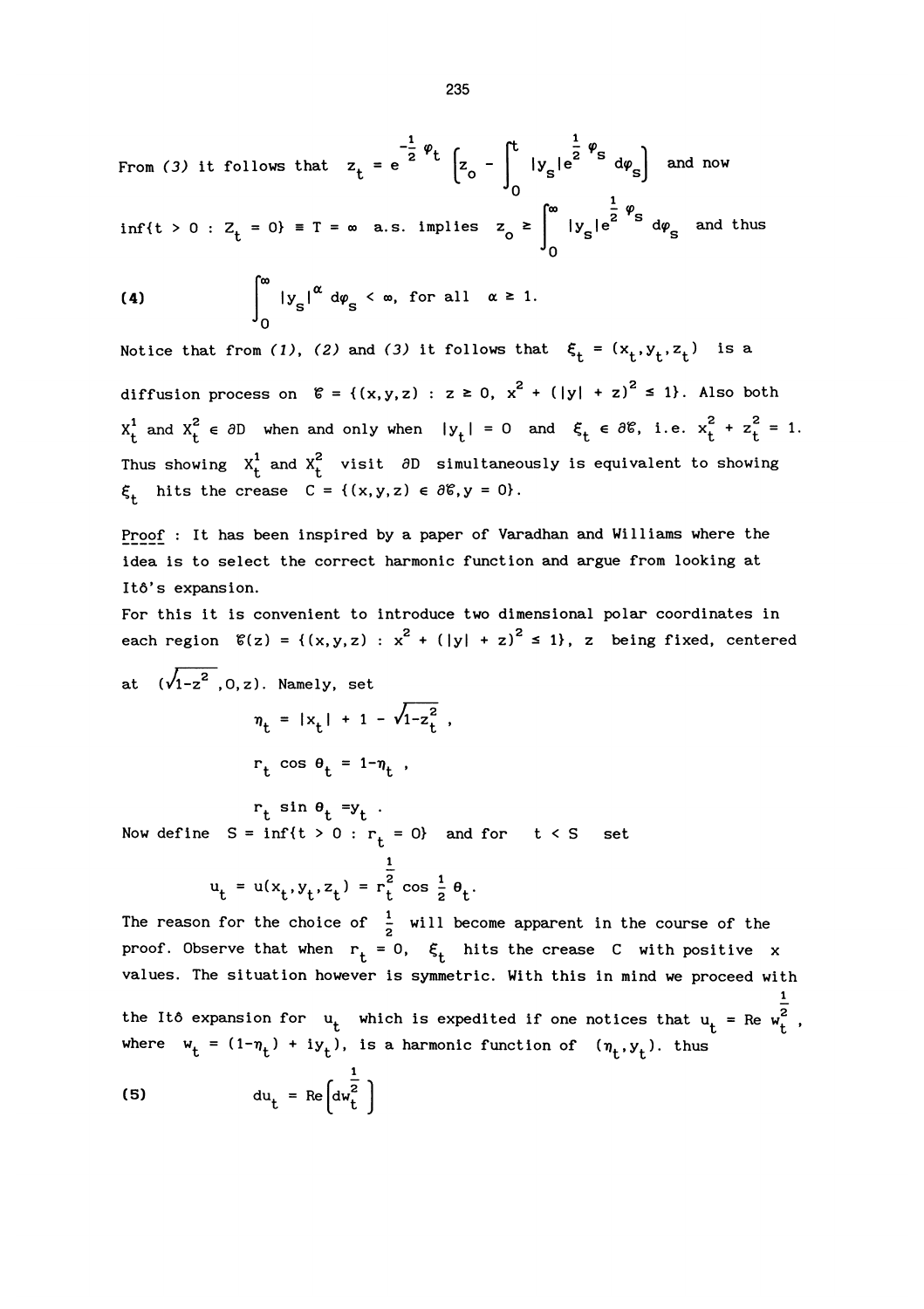Examining (6), one dominant term is obviously  $-\frac{1}{2}r_t^{-\frac{1}{2}}$  |sin  $\frac{1}{2}\theta_t$  |  $\frac{x_t^2}{2z_t}$  d $\varphi_t$  . First observe  $\begin{bmatrix} t & -\frac{1}{2} \\ r_s^2 & \sin \frac{1}{2} \theta_s \end{bmatrix} \frac{x_t^2}{2z_t} d\varphi_t \longrightarrow \infty$  as  $t \to \infty$ . Indeed, by (8); on the support of  $d\varphi_{\rm s}$ ,  $r_{\rm s}$ <sup>2</sup> |sin  $\frac{1}{2}$   $\theta_{\rm s}$  |  $\frac{3}{27}$   $\geq$   $\frac{1}{27}$   $\geq$   $\frac{3}{20}$   $x_{\rm s}$  (we assume  $z_{\rm s} \le \frac{1}{10}$  which is true for all s large enough). Now  $( |y_{\rm s}| + z_{\rm s})^2 d\varphi_{\rm s} < \infty$ (this uses  $(4)$  and  $z_t \le e$  $\mathsf{I}_{\mathsf{2}}^{\mathsf{2}}$   $\mathsf{\varphi_{t}}^{\mathsf{2}}$  .  $z_0$ ) and since  $x_t + (|y_t| + z_t)^2 = 1$  on the support of  $d\varphi_t$  one has  $\int_{s}^{\infty} x_s^2 d\varphi_s = \infty$ . (This is where we have used T = inf(t > 0 : z<sub>t</sub> = 0} = ∞ a.s.). Consequently,  $\int_0^{\frac{\pi}{5}} \int_0^{\frac{\pi}{2}} \frac{1}{2z} \theta_s \frac{s}{z} \frac{1}{z} \frac{3}{z} \theta_g = \infty$ on the set  ${S = \omega}$ . There are two  $d\varphi_t$  terms in (6) with positive coeffi-

(10) 
$$
\frac{1}{2} \cos \frac{1}{2} \theta_t (1 - z_t^2)^{-\frac{1}{2}} z_t (|y_t| + z_t)
$$

and

cients. These are

(11) 
$$
- \cos \frac{1}{2} \theta_t \left[ \frac{x_t |y_t|}{2z_t} - \frac{x_t}{2} \right] \cdot 1_{\{ |y_t| < z_t \}}.
$$

We now show these are dominated by

(12) 
$$
-\frac{1}{2}|\sin{\frac{1}{2}}\theta_t|(|y_t| + z_t) - \frac{1}{2}|\sin{\frac{1}{2}}\theta_t| \frac{x^2}{2z_t}.
$$

Before proving this, we notice the second term in (12) has a factor of  $\frac{1}{2}$ which does not appear in (6). This leaves  $\frac{1}{2}$  of the term in (6) and thus (6) becomes

$$
du_t = dM_t - c_t d\varphi_t - \frac{1}{2} |\sin \frac{1}{2} \theta_t| \frac{x_t^2}{2z_t} - d_t d\ell_0(x)_t
$$

with c and d non negative. Thus

$$
u_{t} = u_{0} + M_{t} - \int_{0}^{t} c_{s} d\varphi_{s} - \int_{0}^{t} d_{s} d\ell_{0}(x)_{s} - \frac{1}{2} \int_{0}^{t} |\sin \frac{1}{2} \theta_{s}| \frac{x_{s}^{2}}{2z_{s}} d\varphi_{s}
$$

with the last integral tending to minus infinity as  $t \rightarrow \infty$ . This gives the desired contradiction once it is establihed (12) dominates (10) + (11). For this we assume  $z_t \leq \frac{1}{20}$  for all t sufficiently large and we argue for large t.

First (10) may be dominated by the first term in (12) since from (9) and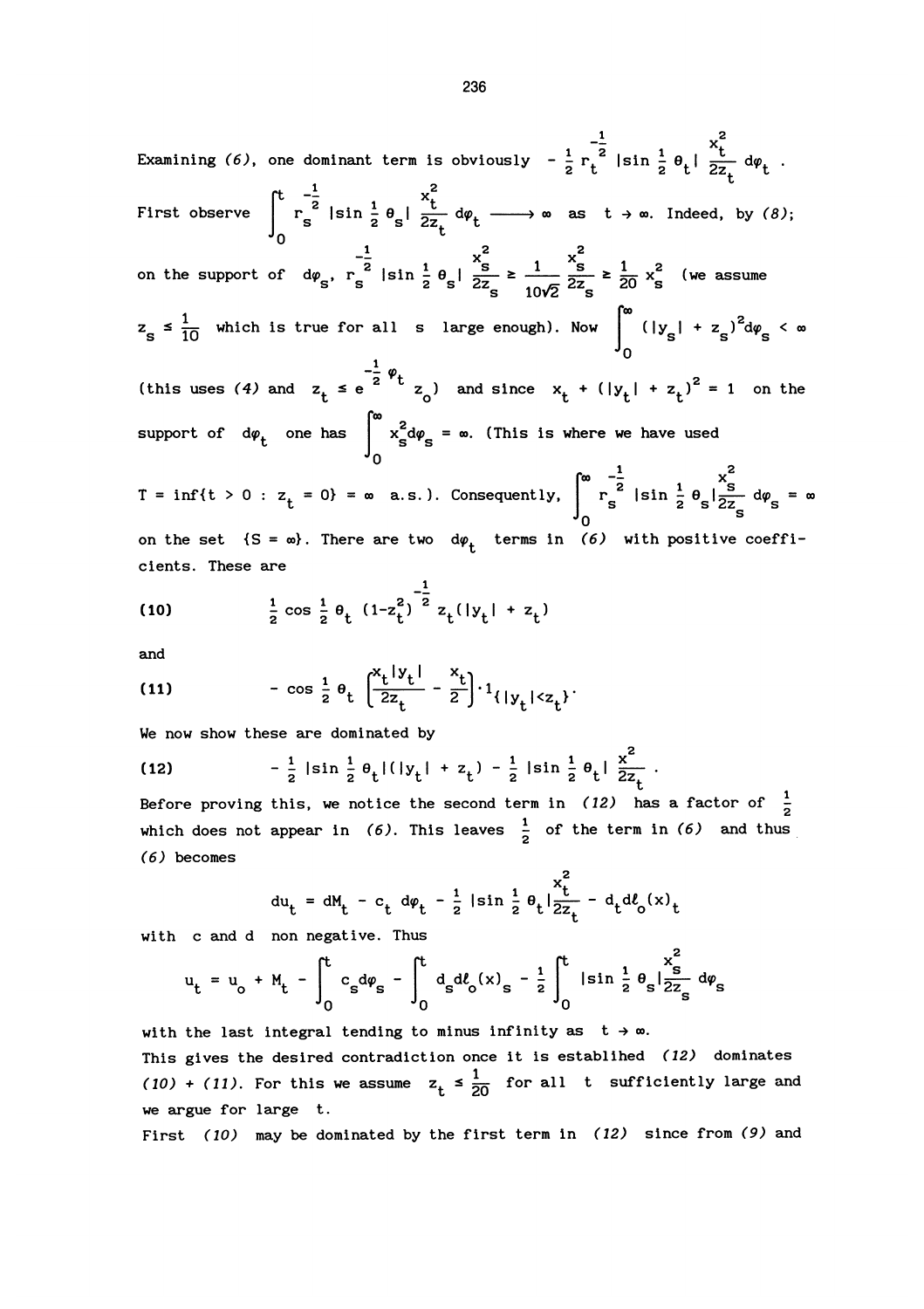$$
= \frac{1}{2} \text{ Re } \left[ \omega_t^{\frac{1}{2}} d\omega_t \right]
$$
  

$$
= \frac{1}{2} r_t^{\frac{1}{2}} (-\cos \frac{1}{2} \theta_t d\eta_t + \sin \frac{1}{2} \theta_t d\eta_t)
$$

where the second order terms vanish due to the harmonicity of u. Thus, using the fact that  $y_t \sin \frac{1}{2} \theta_t > 0$  on the support of  $d\varphi_t$  and that  $y \cdot (d\varphi_t^2 - d\varphi_t^1) = |y_t| d\varphi_t$  we have from (5)

(6)  
\n
$$
du_{t} = dM_{t} + \frac{1}{2} r_{t}^{-\frac{1}{2}} \left[ -\cos \frac{1}{2} \theta_{t} \left( \frac{|x_{t}| |y_{t}|}{2z_{t}} - \frac{|x_{t}|}{2} \right) + \frac{1}{2} \cos \frac{1}{2} \theta_{t} (1 - z_{t}^{2})^{-\frac{1}{2}} z_{t} (z_{t} + |y_{t}|) - \frac{1}{2} \sin \frac{1}{2} \theta_{t} y_{t} - \left| \sin \frac{1}{2} \theta_{t} \right| \left( \frac{x_{t}^{2}}{2z_{t}} + \frac{z_{t}}{2} \right) \right] d\varphi_{t}
$$
\n
$$
- \frac{1}{2} r_{t}^{-\frac{1}{2}} \cos \frac{1}{2} \theta_{t} d\zeta(x)_{t},
$$

with  $M_t$  on L<sup>2</sup> local martingale and  $\ell_o(x)_t$  the local time of x at 0 up to time t.

The assumption  ${S = \omega}$  on a set of positive probability will lead to a contradiction. On  $\{S = \omega\}$  the bounded variation terms in the Itô expansion of  $u_t$  will be shown to tend to minus infinity. Since  $u_t$  is bounded this forces the local martingale  $M_t$  to converge to plus infinity which is the contradiction since  $M_t$  is a time change of Brownian motion. To make this precise, we first observe that  $z_t$  may be assumed as small as desired by

\_1 selecting t large. Note the bound  $z_t \le e$  $-\frac{1}{2}$   $\varphi$ <sub>t</sub>  $z<sub>o</sub>$  from (3) and the asymptotic lim  $\frac{\varphi_t}{t} = 2$ . Next, the local time term for  $x_t$  at 0 has a negative coefficient so it suffices to show the integral of the  $d\varphi_t$  terms from 0 to t tends to minus infinity as t tends to infinity. To this end we note the following hold on the support of  $d\varphi_t$ :

(7) 
$$
\frac{\pi}{8} - \varepsilon(z_t) \leq \frac{1}{2} \theta_t \leq \frac{\pi}{4}
$$
, with  $\varepsilon(z_t) \downarrow 0$ ,

so that both

$$
(8) \qquad \qquad \frac{1}{5} \leq |\sin \frac{1}{2} \theta_t|
$$

(9)  $\frac{1}{5}$   $\leq$   $|\tan \frac{1}{2} \theta_t|$  for z small enough.